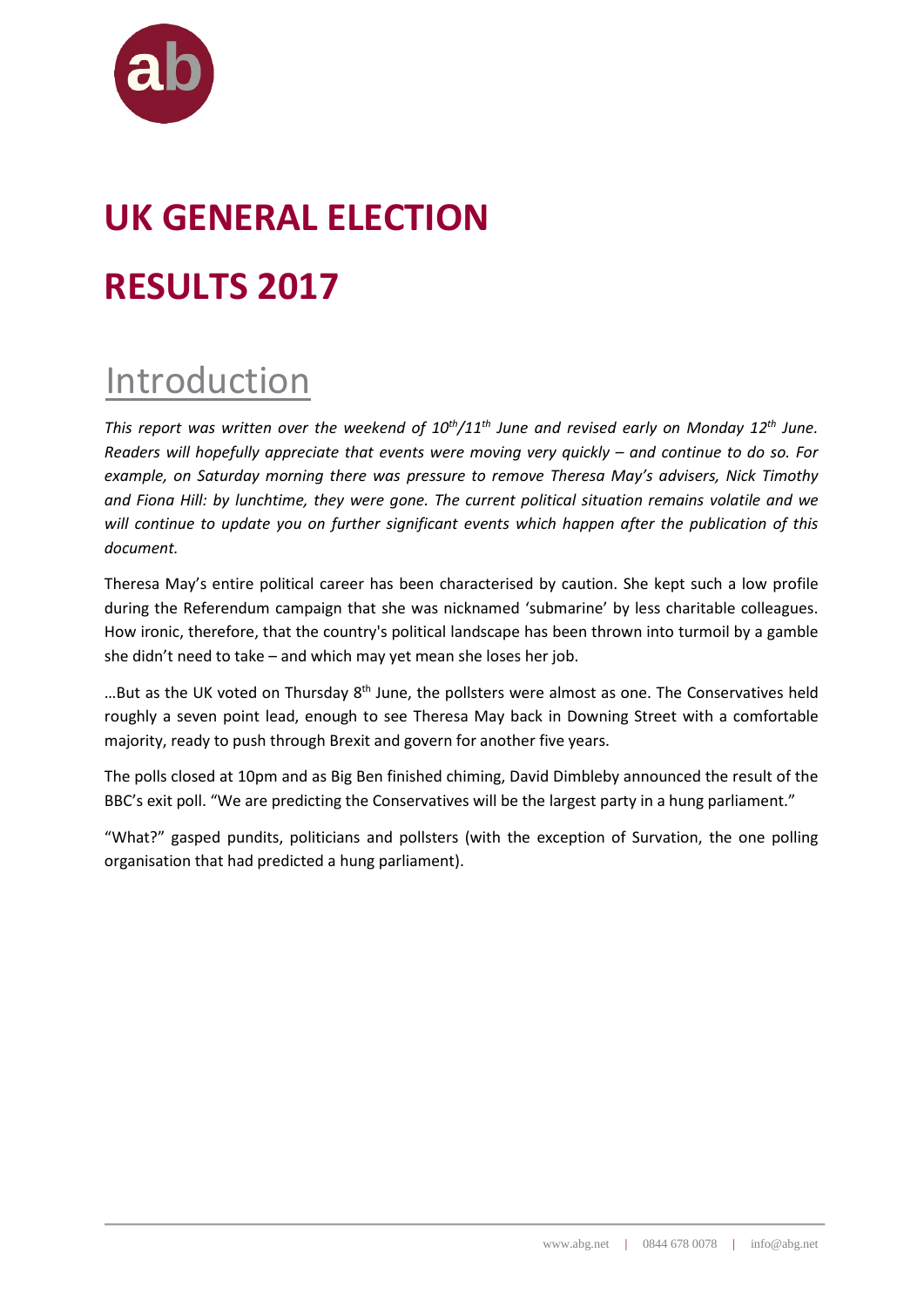

The initial exit poll gave the Tories 315 seats. In the event – with Kensington and Chelsea, the final seat to declare, going to Labour after a third recount – they ended up with 318. A resurgent Labour had 262, the SNP crashed to 35, the Liberal Democrats were up to 12, 'Others' had 13 and the Northern Ireland's DUP had 10 seats.

The first editions of Friday morning's papers were quick to give their verdicts. On one side, it was *Mayhem* and *Theresa Dismay*, on the other *Stormin' Corbyn* and *Cor Blimey*! It was left to the 'Financial Times' to avoid the puns and sum it up: *May's gamble backfires as voters reject bid for a stronger mandate.*

Undeterred, Theresa May went off to take morning coffee with the Queen and came back to announce that she would be forming a government. Perhaps no longer 'strong and stable', but she did intend to govern for five years. So where would her majority in parliament come from? Step forward the Democratic Unionist Party, whose ten MPs stumbled into the limelight on Friday afternoon, prepared to lend their support on a 'confidence and supply' arrangement, rather than any formal coalition.

#### The Arithmetic

There are 650 seats in the House of Commons, but Sinn Fein have once again confirmed that their MPs will not take their seats. Effectively, that means there are 642 seats after another one has been deducted for the Speaker. Therefore, 322 MPs are needed for a majority. Taken together, the Conservatives and the DUP have 328, giving a working majority of 14. That's not far short of the majority Theresa May had before the election: perhaps that explains how she waltzed back into Downing Street as if nothing had happened.

But that majority of 14 is only notional. All of this report could have been devoted to combinations of MPs, opinions and interests that would remove the majority: hard Brexit/soft Brexit, more austerity/more government spending, the disagreements between the Scottish Conservatives and the DUP – and we still wouldn't have scratched the surface. What was it the Prime Minister repeatedly warned us against during the election campaign? Ah yes, a 'coalition of chaos…'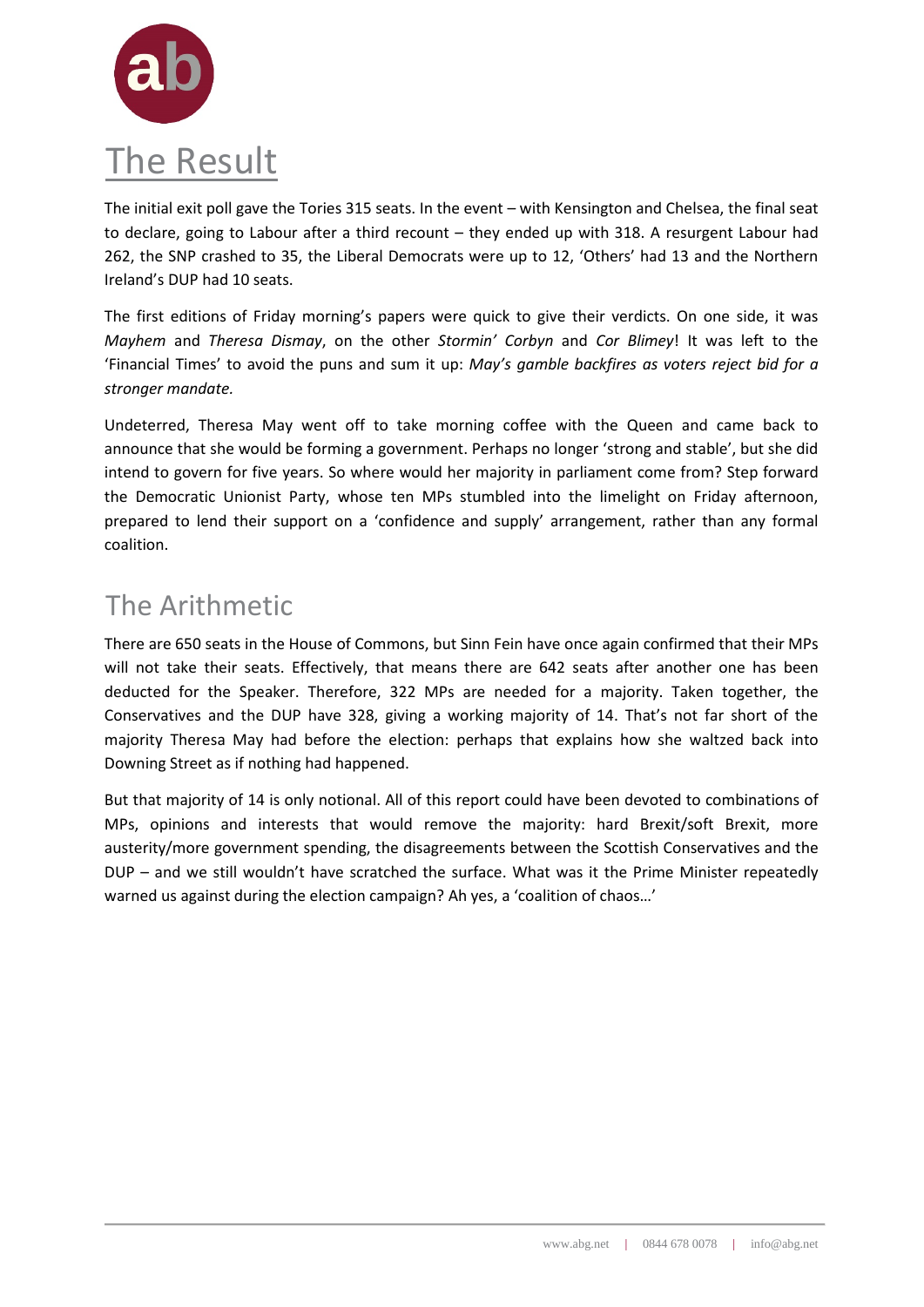

### The Personalities

When we started to prepare this report it seemed likely that there would be a need to concentrate on Chancellor Philip Hammond. There were stories that he had become increasingly distant from Mrs May: that she hadn't forgiven him for the national insurance shambles in his first Budget. Secure in Downing Street with her majority of between 50 and 100, would she keep him on or – as was rumoured – replace him with Amber Rudd? Hammond had no doubts: he told friends he expected to be sacked.

On Friday, dreadfully insecure and now reliant on the DUP, May wasted no time in confirming him as Chancellor. Amber Rudd, Boris Johnson and David Davis were equally swiftly confirmed. There was some necessary re-shuffling further down the pecking order, with one appointment seeing the return of Michael Gove as Environment Minister.

Over the weekend, it was rumoured that Boris Johnson might seek to replace the PM – or that she might be persuaded to stand down in Johnson's favour. He has quickly rubbished those rumours and given Theresa May his support – at least for the time being…

One key player it may pay to keep an eye on is Ruth Davidson, the leader of the Scottish Conservatives. As May's star has fallen so Davidson's has risen. She's 38, the MSP for Edinburgh Central and her father played for Partick Thistle. She studied English Literature at Edinburgh University, worked at the BBC for seven years, was a signaller in the TA between 2003 and 2006 and became leader of the Scottish Conservative party in November 2011. She supports Dunfermline Athletic and her hobbies are dog walking, hill walking and – perhaps Mrs May should take note – kickboxing.

How the relationship between these two women plays out over the coming weeks and months will be fascinating. Ruth Davidson certainly does not see eye-to-eye with the DUP, and she favours a Brexit which prioritises business and trade over immigration and border controls.

#### Who are the DUP?

The Democratic Unionist Party is the largest political party in Northern Ireland. It was founded by the late Ian Paisley in 1971, at the height of the Northern Ireland troubles. It is now led by Arlene Foster and has ten MPs, among them Ian Paisley Jr. and Jim Shannon – who has the distinction of being voted 'the least sexy MP in the House of Commons' (a remarkable achievement, given the competition…).

The DUP is socially conservative, anti-abortion, opposes same-sex marriage, is Eurosceptic and supports the UK's withdrawal from the EU.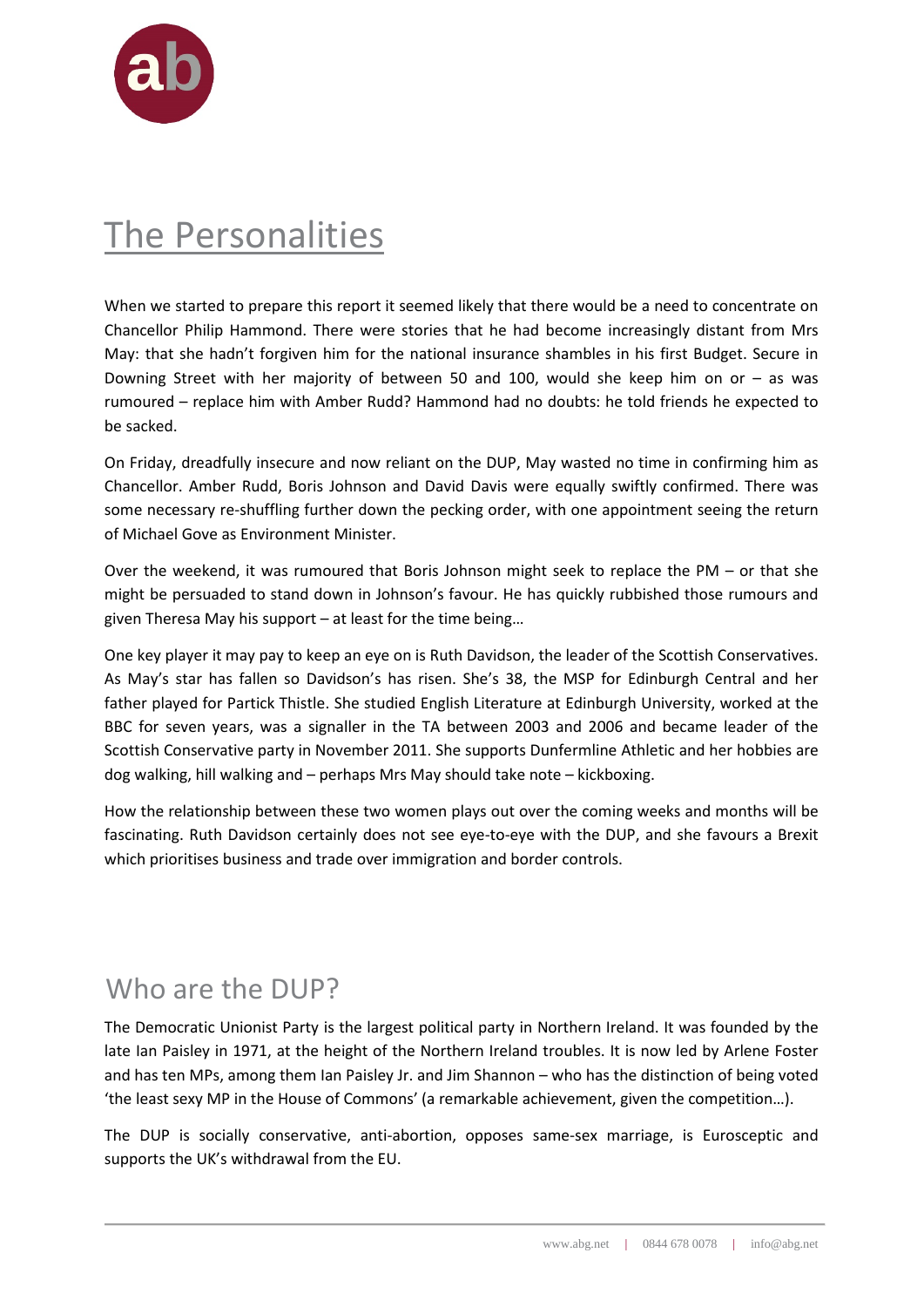

Economically (based on their 2017 manifesto), they favour a reduction in corporation tax to 12.5%, low tax, deregulated freeports (areas where imported goods may be stored duty free) in economically undeveloped parts of the UK, the abolition of air passenger duty and reduced VAT for tourism businesses.

They now find themselves in the position of 'kingmaker', with their chief whip, Jeffrey Donaldson, saying: "This is perfect territory for the DUP. It puts us in a very strong position. Certainly, this is [an opportunity] we would take up with relish."

#### What is a 'confidence and supply' deal?

At the moment, the plan is for the DUP to have a 'confidence and supply' arrangement with the Conservatives. This is a far looser arrangement than a formal coalition – such as the Conservative/Lib Dem coalition of 2010 – or a 'pact', for which we have to go back to Labour/Liberal pact of 1977. It would mean the DUP backing the Government on 'supply' – that is, backing the Budget – and also preventing the Government being brought down on a vote of no confidence. But it would leave other issues to be decided on a vote-by-vote basis.

#### Could Labour form a government?

By Saturday lunchtime, it was being reported that Jeremy Corbyn was preparing his own Queen's speech and was 'ready to serve' should Theresa May be unable to form a government. How likely is this? One way of answering that question is to suggest that nothing will concentrate DUP minds like the possibility of power and nothing will concentrate Conservative minds like the prospect of Mr Corbyn walking into 10 Downing Street. The suggestion of a 'Labour speech' appears, at this stage, to be more of an exercise in being seen as a credible government should there be another election in the near future, rather than a document Mr Corbyn expects Her Majesty to be reading out in a fortnight's time.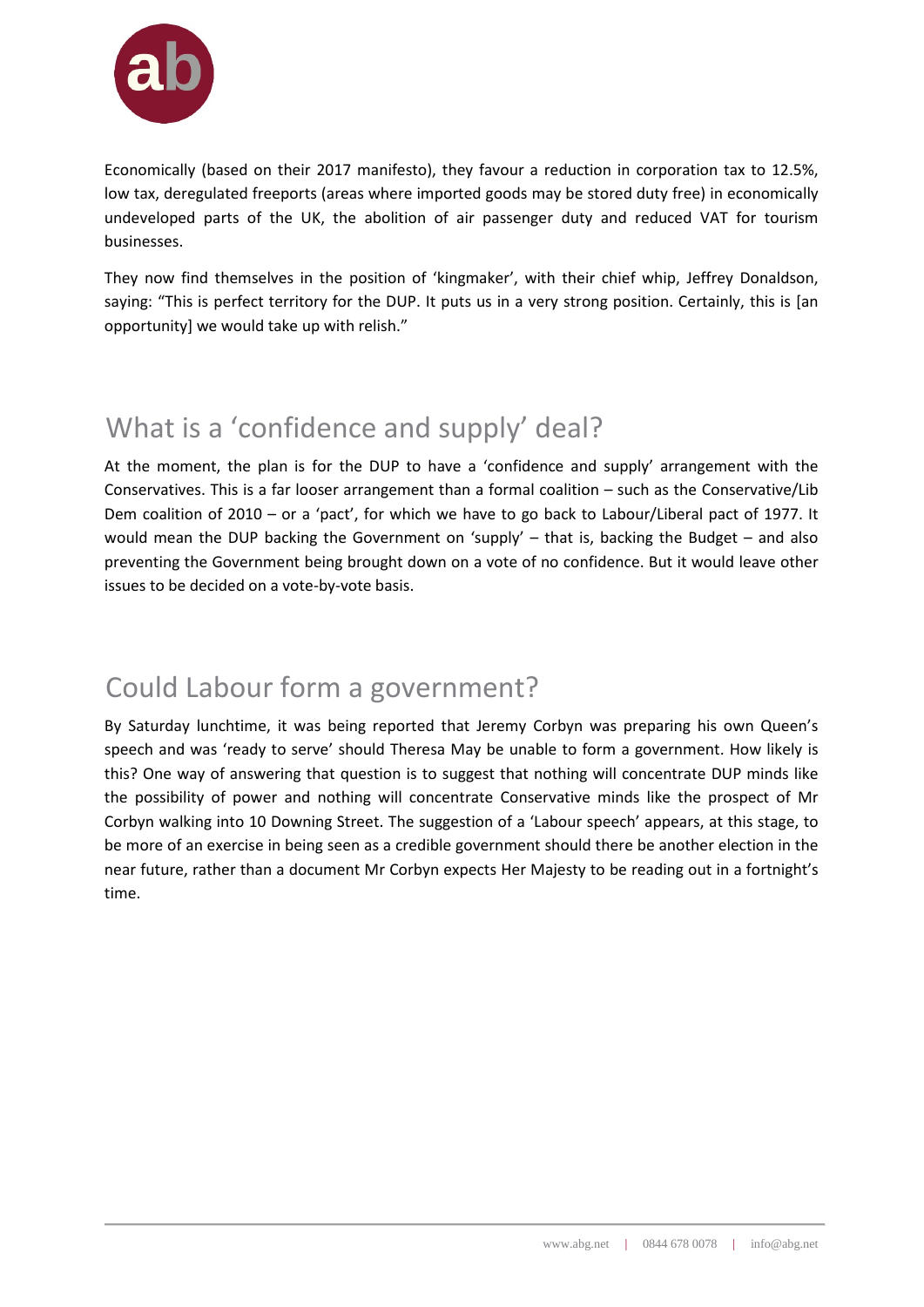

### What does all this mean for Brexit?

"Brexit means Brexit." "No deal is better than a bad deal." All those previous soundbites can be consigned to history. Right now, no one has any idea what the UK wants from the negotiations. 'The best deal for Britain' is a given, but everyone seems to have their own idea about what the 'best deal' is.

There are however, some simple facts:

- The UK gave notification of its intention to leave the EU on 29<sup>th</sup> March. Unless all the other 27 member states agree to an extension, the negotiations – theoretically due to start on 19<sup>th</sup> June – must be concluded so Britain can leave the EU on  $29<sup>th</sup>$  March 2019.
- Politicians in the EU have not been slow to express their pleasure at Theresa May's discomfort. Gianni Pitella, socialist leader of the European Parliament's second biggest party, said, "Her gamble has backfired spectacularly. She has no credibility in the UK or in Europe. She should resign. It's a disaster." Has Thursday's result weakened the UK's negotiating position? It is impossible to think anything else.
- A 'hard Brexit' the UK simply exiting the EU without a deal and operating under World Trade Organisation rules – now looks unlikely. The impetus, from influential figures within the Conservative party and from business, is to prioritise trade over immigration control. Although David Davis has stressed again (on Monday morning) that the UK will be leaving the single market, that is far more likely to be an opening negotiating position than a commitment to a hard Brexit.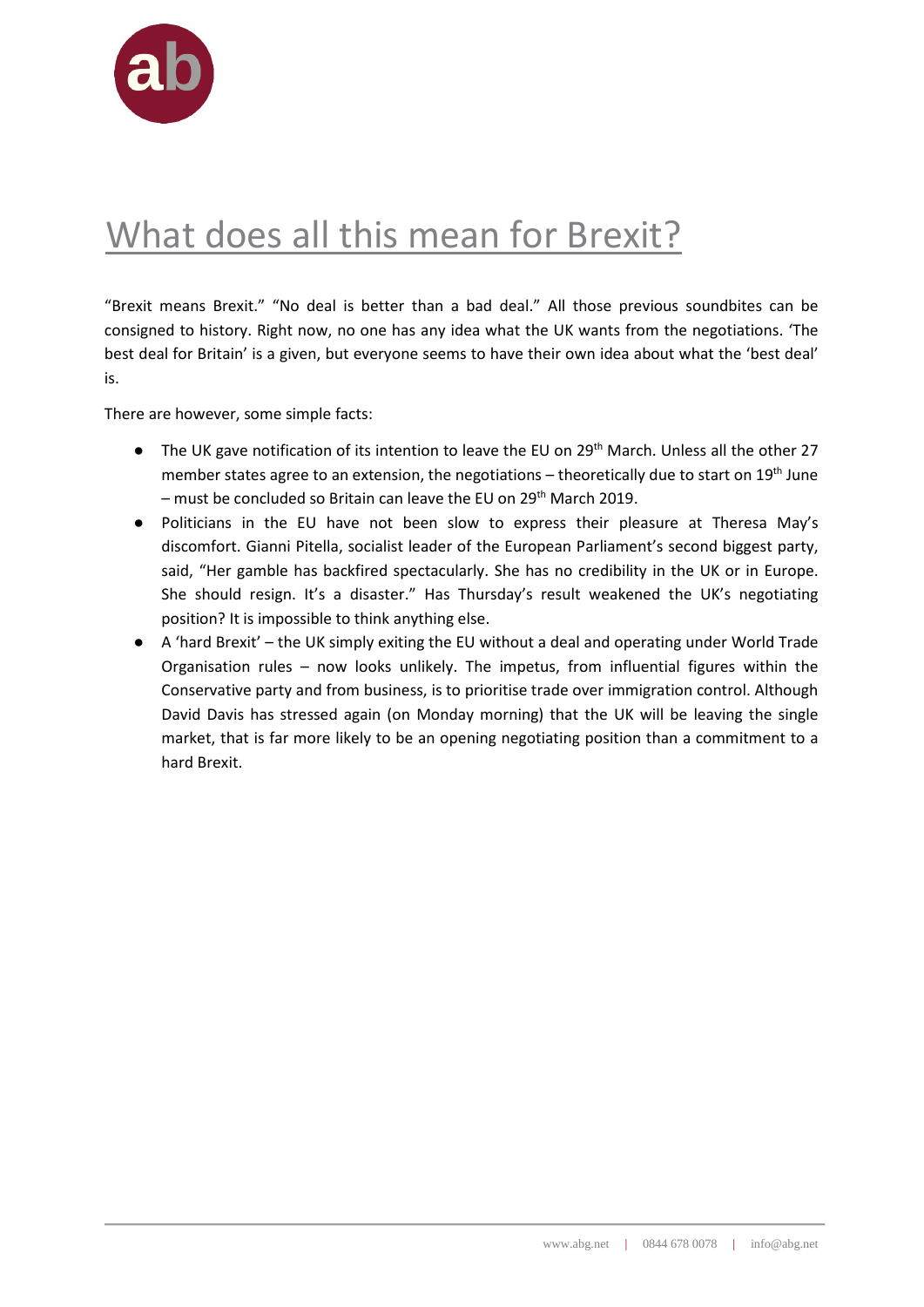

## What does this mean for the pound, shares and my investments?

The pound initially fell on the election result, but only slightly. At time of review for this summary, it stood at \$1.2743 having started the month at \$1.2892 and had been relatively stable on the Asian markets overnight. The FTSE-100 index of leading shares started the month at 7,520, closed at 7,527 on Friday and as of Monday, is down fractionally at 7,497. At the moment, the markets seem to think that the Conservative/DUP arrangement will work.

Generally, the markets would prefer a 'soft Brexit' and – as we have noted above – the election result suggests that is now more likely than leaving the EU with no trade agreement in place.

However, what markets do *not* like is uncertainty. If a deal with the DUP is concluded swiftly, if Theresa May's position is clarified one way or the other, then it may well be business as usual. If the Conservative/DUP agreement sees the Queen's Speech successfully through the Commons, everyone will breathe a huge sigh of relief. However, if Jeremy Corbyn walks into 10 Downing Street and John McDonnell takes up residence next door, all bets are off.

Assuming that last option doesn't happen, Philip Hammond is likely to remain in place as Chancellor whether Mrs May stays or is replaced. We are therefore likely to see more government investment in the economy and further moves to make the tax system fairer.

There will unquestionably be further crackdowns on 'middle class tax perks' and tax avoidance schemes: Philip Hammond seems to have an obsession with 'playing by the rules.'

We could possibly see an end to the cap on public sector pay: that was one of the many promises made by Labour during the campaign and arguably the election result was a clear sign that the population of the UK is fed up with austerity. The commitment to wiping out the deficit may be pushed even further into the future as the Government addresses other priorities.

#### What about business confidence?

The Institute of Directors has carried out a snap poll of 700 members following the Election. The news was not good, with the IoD reporting that business confidence has sunk 'through the floor.' They report a dramatic drop in confidence, with the IoD members seeing 'no clear way' to resolve the situation. However, there was 'no desire' to have another election this year, which the IoD believes would have a further negative impact on the UK economy.